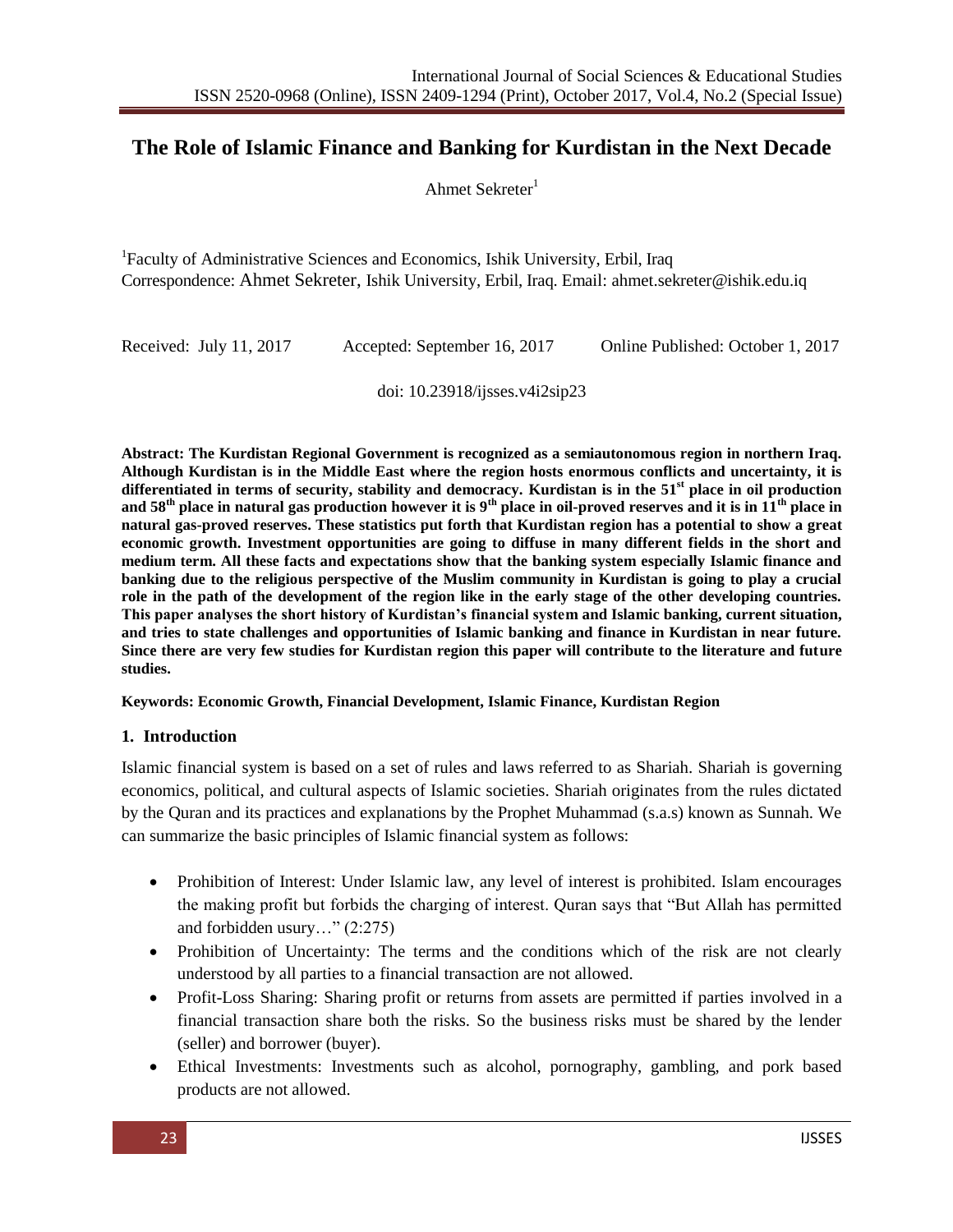• Money: Money is a very important issue in any of financial system. The status, role, and function of money are not same in conventional finance and in Islamic finance. The philosophy of Islam about money is completely different from the conventional system. The usage of money is limited with its basic purpose in Islamic finance. Money has to be used as a medium of exchange and a measure of value. Money itself cannot be used for the purpose of trade. Money has to be exchanged for money, it can be borrowed but the payment on both sides must be equal. In conventional system, money is a commodity that can be sold or bought. Money can be rented for profit in the conventional system.

In general we can say that Islamic finance contains any financing activities that should not be prohibited by Sharia and these activities must not involve interest (riba) and should avoid uncertainty, risk, and speculation (in Arabic Gharar). Islamic finance does not allow trading in alcoholic beverages, gambling and products that contain pork. Active participation of financial institutions in achieving the purposes and objectives of an Islamic finance is very important issue for Islamic finance. Another important issue in Islamic finance is the financial activities should meet the needs of society and to support socioeconomics justice among the people. Islamic financial products are Musharakah, Mudarabah, Murabahah, Ijarah, Istisna, Takaful, Salam, Sukuk, Muqarada, and Bay Bithamin Ajil (BBA).



Figure 1: Growth of Conventional and Islamic Assets

Although Islamic finance is getting its popularity in the last two decades it is as old as Islam. From the 7<sup>th</sup> century trade and business activities were based on Islamic rules in the Islamic world. History of Islamic financing industry in the modern era is very young. According to many authorities in Islamic finance, Islamic financial institutions really took off in the 1960s with the launch of the first Islamic bank in Egypt. When the recent years are observed it can be seen that the size of Islamic finance shows an increasing trend. According to IFSB Industry Stability 2017 Report Islamic financial services' value reached to USD 1.9 trillion despite slowdown in a few years.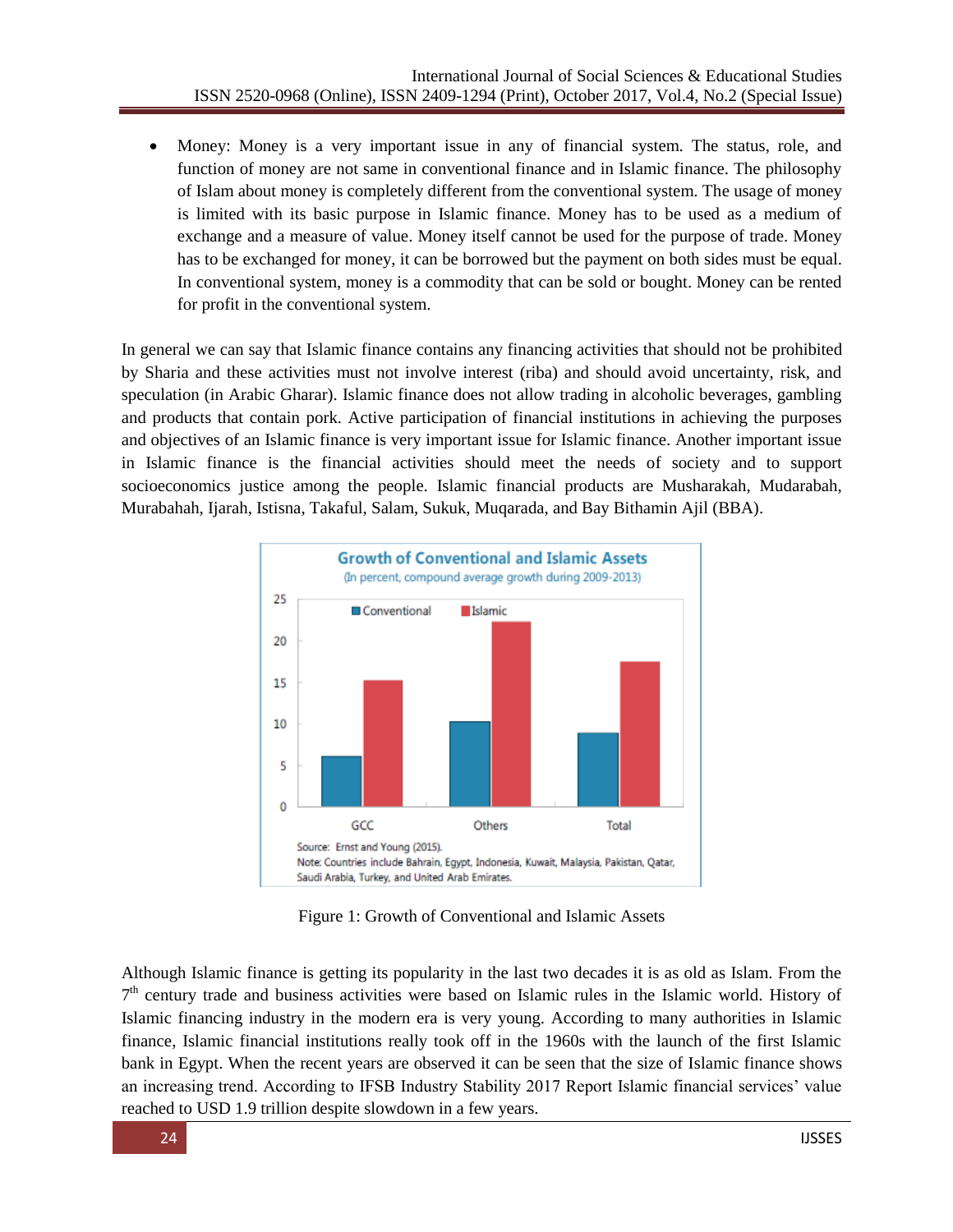

Figure 2: Global Assets of Islamic Banking

Islamic finance is increasing its share in the global economy at a remarkable pace (El Qorchi, 2005). Now Islamic banking is operating more than 75 countries. Islamic finance is becoming more important in the Middle East (Syed, 2012) as well as in the world. The researcher Bashir (2001) studied on the Islamic finance in Middle East to measure the performance of Islamic banking. He argued that profitability of Islamic banking have positive effect increasing in capital and loan ratios. Hamadi and Bassil (2015) also argued that Islamic Banks are more efficient than those conventional ones since they are not based on the interest.



Figure 3: Composition of Islamic Assets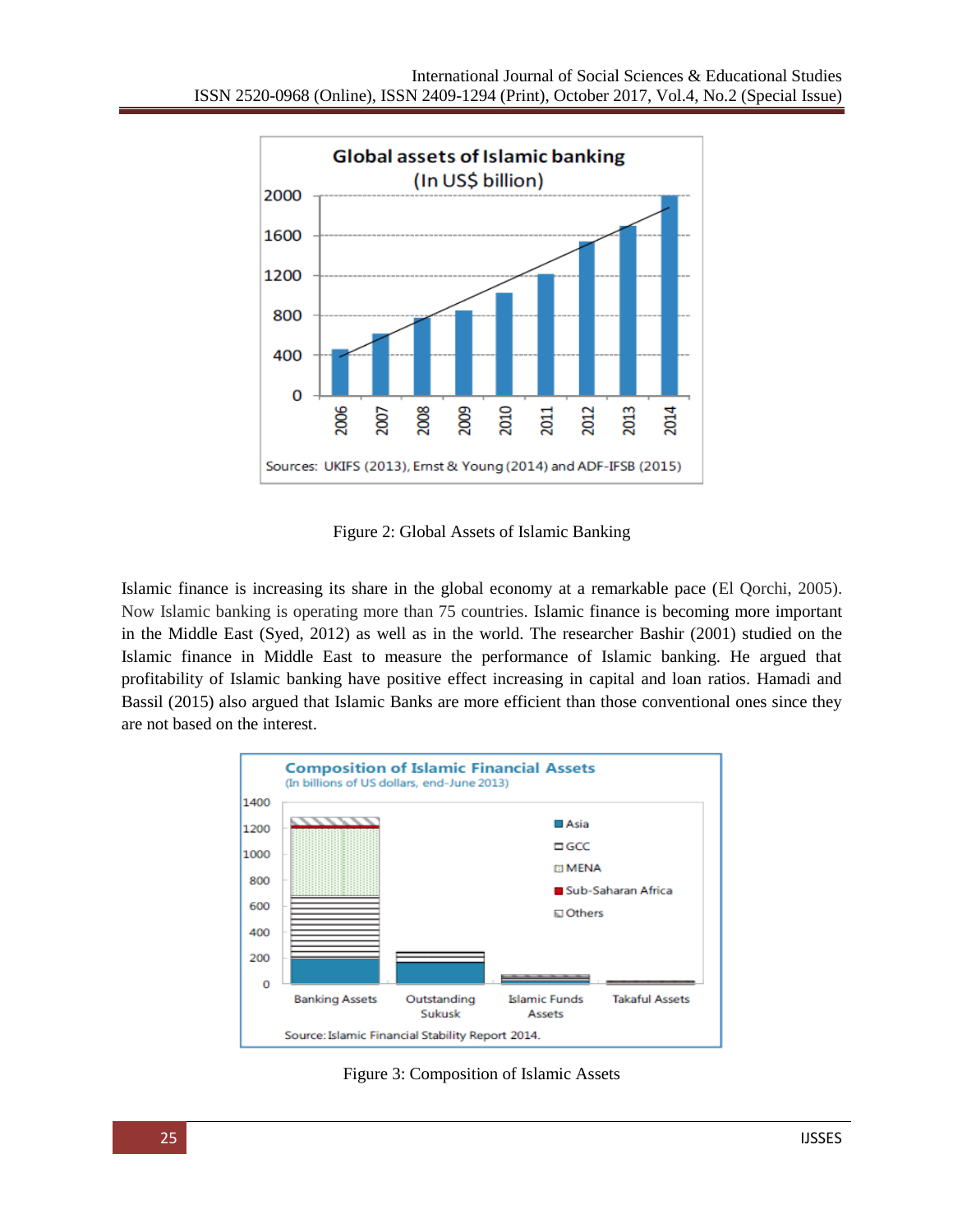## **2. Islamic Finance and Banking in Kurdistan Region**

The Kurdistan Regional Government is recognized as a semiautonomous region in northern Iraq. Kurdistan showed a great economic, politic, and social modernization in the last decades (Gunter, 2004). Middle East is suffering from conflicts and uncertainty from many years. However Kurdistan Region in terms of security, stability, and democracy is more stable place in the Middle East. Kurdistan has a great importance in the region in geostrategic and natural sources. Kurdistan economy is mostly dependent on the oil. On the other hand, oil and non-oil sectors were tried to be promoted until first half of 2014. The conflicts between central Iraqi government and Kurdistan and the violence caused by ISIS in the region address the new challenges on the Kurdistan Region after the second half of 2014.



Figure 4: Total Invested Capital by Sectors between 2006 and 2010

Source: Regional Development Strategy for Kurdistan Region 2012-2016

According to World Bank report in 2016, Kurdistan Region has weak financial system and this report also states the fact that most of the transactions in Kurdistan Region depends on the cash-economy. The preference is the cash in most of the transactions especially among the small-medium enterprises. This report states another fact about the number of banks in Kurdistan and their functions. As a number there are plenty of banks and their branches in the region however banking sector is not developed. The banks are not providing capital to the private sector to support development. Real sector most of the time cannot find the loans that needed for investments from the banking sector. After second half of 2014 banks started to face liquidity problems which of course affect their core functions to engage the economy.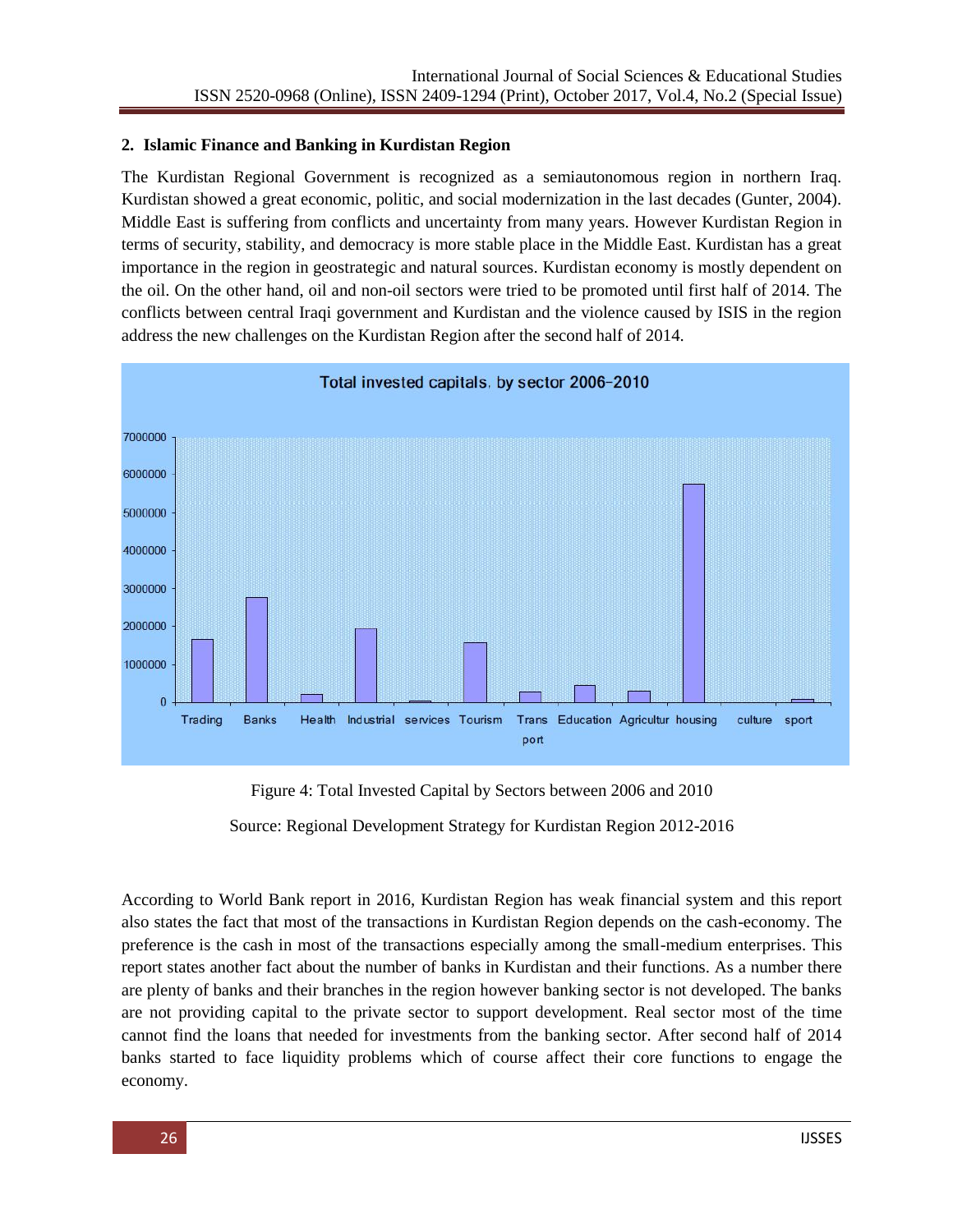Table 1: List of Top Conventional and Islamic Banks in Kurdistan Region

- Emerald Bank
- Erbil Bank of Investment and Finance
- Kurdistan International Bank for Investment and Development-Islamic Bank
- Cihan Bank for Islamic Investment and Finance-Islamic Bank
- Al-Baraka Turk Katilim A.S-Islamic Bank
- Lebanon's Byblos Bank
- Intercantinental Bank of Lebanon Bank of Beirut and Arab Countries
- Vakif Bank-Erbil
- Isbank-Erbil

Source: http://www.irfad.org/

Another problem in banking sector is related to the private banking. Private Banks in Kurdistan do not have access liquidity as state banks. Salaries and payments for services are not done through banks therefore private banks cannot evaluate salary history to provide the loan for individuals. This also affects the individuals to access financing for their expenditures.

The problems that Islamic Banks have are also similar to conventional ones. Furthermore one of the major problems for both Islamic and conventional banks is the attitudes of the individuals. The majority of the individuals in Kurdistan distrust the banks. After the crisis starting from 2014 banks started to have problems cash shortages. Most of the private banks restricted their customers from withdrawing cash. This experience forces economy to cash-based economy.

# **3. Conclusion**

Kurdistan Region has a great potential due to geostrategic importance and its rich natural sources. However dependency on oil is the biggest risk for their economy. Financial system is vital for private sector development. Kurdistan Region only can achieve a well-developed economy by financing smallmedium entrepreneurships (SMEs). Islamic banks will definitely play a crucial role to provide required fund for investments. Kurdistan government most probably performs new regulations to change the high demand for cash in the transactions. Mistrust in the banking sector for conventional and Islamic banks seem the major issue. If the salary and service payments are done by through banks and government gives guarantees for some amount of money deposited by individuals in the banks then poorly developed banking system will change dramatically. Due to the religious attitude Islamic banks will have more chance to attract funds from individuals when Kurdistan Region has strong financial system.

# **References**

Bashir, A. H. M. (2001). Assessing the performance of Islamic banks: Some evidence from the Middle East. Topics in Middle Eastern and North African Economies, 3.

El Qorchi, M. (2005). Islamic finance gears up. *Finance and Development*,42(4), 46.

Gunter, M. M. (2004). The Kurdish question in perspective. *World Affairs*,166(4), 197-205.

Hamadi, H., & Bassil, C. (2015). Financial development and economic growth in the MENA

region. *Comparative Economic Studies*, 57(4), 598-622.

IFSB Industry Stability Report, 2017.